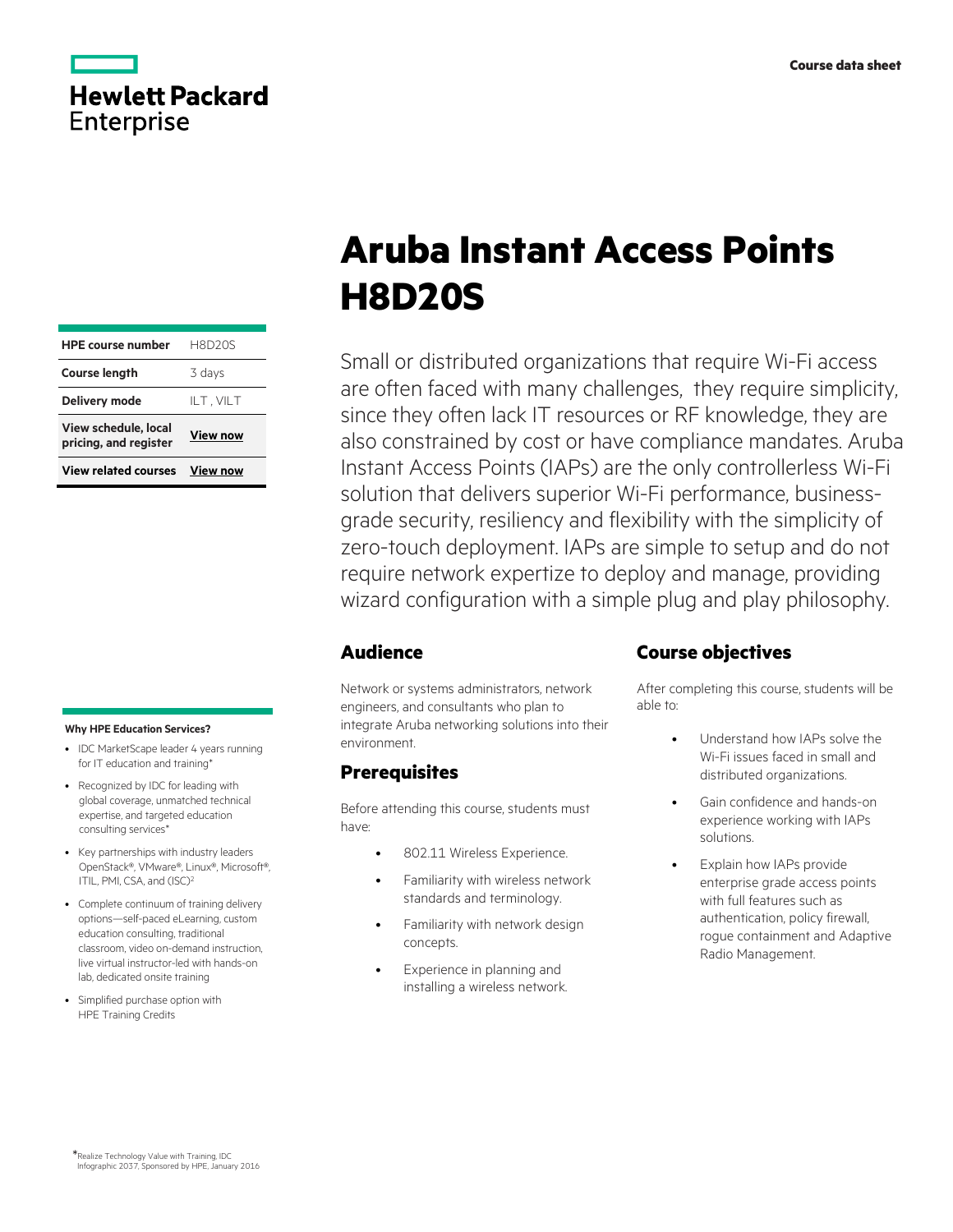# **Detailed Course Outline**

| <b>Module 1: Instant Access Point Introduction.</b>              | • Standalone Site Issues               | • Graphical User Interface (GUI) |
|------------------------------------------------------------------|----------------------------------------|----------------------------------|
|                                                                  | • Instant Aps Description and Features | • Local Initial Setup            |
|                                                                  | • IAP Clusters and VC                  | • Dynamic Installations          |
|                                                                  | • VC Election                          | $\bullet$ Lab                    |
|                                                                  | • Country Codes                        |                                  |
| Module 2: Aruba Instant WLAN.                                    | • WLAN Wizard                          | • Instant SSID                   |
|                                                                  | • WLAN Settings                        | • Zones                          |
|                                                                  | • WLAN VLAN Selection                  | $\bullet$ Lab                    |
|                                                                  | • WLAN Authentication                  |                                  |
| Module 3: Aruba Instant Captive portal.                          | • Guest Introduction                   | • External Captive Portals       |
|                                                                  | • Configuring Captive Portal WLAN      | • Clearpass Splash Page          |
|                                                                  | • VLAN Assignment                      | • Walled Garden                  |
|                                                                  | • Sources of CP Page                   | $\bullet$ Lab                    |
|                                                                  | • IAP Splash Page                      |                                  |
| Module 4: Aruba Instant Firewall.                                | • Access Rules                         | • Extended Actions               |
|                                                                  | • Unrestricted Access                  | • Role Derivation                |
|                                                                  | • Network Based Rules                  | • Security                       |
|                                                                  | • Role Based Rules                     | $\bullet$ Lab                    |
|                                                                  | • Application Based Rules              |                                  |
| Module 5: Aruba instant AP User Troubleshooting. . Main GUI page |                                        | • IAP Network View (WLAN)        |
|                                                                  | • Client View                          | • Spectrum Analysis              |
|                                                                  | • Support Commands                     | • AppRF                          |
|                                                                  | $\bullet$ IAP Logs                     | $\bullet$ Lab                    |
|                                                                  | • IAP GUI View                         |                                  |
| Module 6: Aruba Instant ARM.                                     | • ARM Introduction                     | • Client Match Introduction      |
|                                                                  | • ARM Scanning                         | • RF Neighborhood                |
|                                                                  | • ARM Indices                          | • Support Commands               |
|                                                                  | • Band Steering                        | $\bullet$ Lab                    |
|                                                                  | • Airtime Fairness                     |                                  |
| Module 7: Instant AP Mesh, Wired Access and                      | • Introduction                         | • Wired Access Configuration     |
| Uplink.                                                          | • Mesh Setup                           | • Uplink Options                 |
|                                                                  | • Outdoor Mesh                         | • Uplink Configuration           |
|                                                                  | • Wired Access Options                 |                                  |
| Module 8: Aruba Instant Roaming.                                 | • Roaming L2 vs L3                     | • Roaming between Clusters       |
|                                                                  | • Roaming within a Cluster             | • Roaming back Home              |
|                                                                  | • Creating the HAP table               | • Roaming Load Balancing         |
| Module 9: Instant AP VPN.                                        | • IAP VPN Deployment                   | • DHCP Option                    |
|                                                                  | • VPN Tunneling Protocol               | • IAP-VPN Troubleshooting        |
|                                                                  | • Controller IAP VPN Configuration     | $\bullet$ Lab                    |
|                                                                  | • IAP VPN Configuration                |                                  |
| Module 10: Instant AP IPS/IDS.                                   | • Why need WIPS/WIDS                   | • Containment                    |
|                                                                  | • Classification                       | • IDS Monitoring and Commands    |
|                                                                  | • Attacks                              | • Summarization                  |
|                                                                  | • Rogue Detection                      | $\bullet$ Lab                    |
|                                                                  |                                        |                                  |